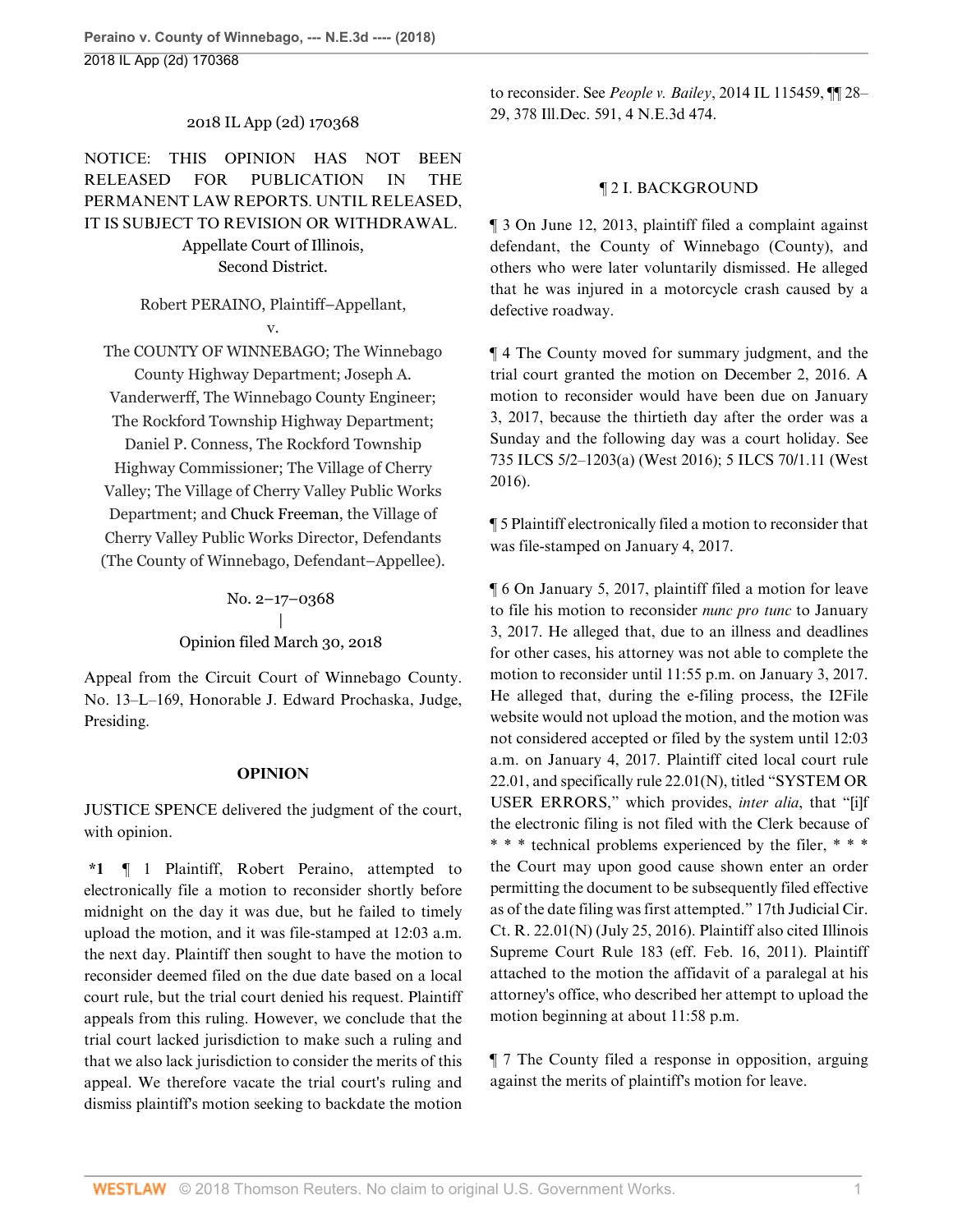¶ 8 The trial court denied plaintiff's motion on April 20, 2017. It stated as follows. The motion to reconsider did not get filed before 12 a.m. on January 4, 2017, due to user error by plaintiff through his attorney. The attorney's assistant might have had some difficulty understanding what she needed to do in terms of uploading documents, but there were no technical defects in the software or electronic filing system. Local court rule 22.01(N)(2) did not define "technical problems." However, the local rules about e-filing were modeled on the Supreme Court of Illinois Electronic Filing User Manual (Manual) (see Ill. S. Ct., M.R. 18368 (eff. Feb. 3, 2014) ). The Manual included the term "technical failure," which excluded a failure of the user's equipment. The trial court did not think that "technical problems" included a user problem, because that definition would be overly broad and would open up a Pandora's box of similar motions. "[U]nder the facts of this case, there [was] no reason under the Local Rule 22.01 to allow the document to be ordered filed earlier." [Rule 183](http://www.westlaw.com/Link/Document/FullText?findType=L&pubNum=1003673&cite=ILRSCTR183&originatingDoc=Ided7b990345e11e8a054a06708233710&refType=LQ&originationContext=document&vr=3.0&rs=cblt1.0&transitionType=DocumentItem&contextData=(sc.AlertsClip)) also did not apply, as it pertained to deadlines set by the supreme court rather than statutory deadlines for filing motions.

**\*2** ¶ 9 This appeal followed.

# ¶ 10 II. ANALYSIS

¶ 11 On appeal, plaintiff argues that the trial court erred in denying his motion for leave to file his motion to reconsider *nunc pro tunc* to January 3, 2017. However, we do not consider the substance of the trial court's ruling, as we determine that we lack jurisdiction over this appeal.

¶ 12 Although the parties have not raised the issue of jurisdiction, we have an obligation to independently consider our jurisdiction and dismiss the appeal if jurisdiction is lacking. *[American Federation of State,](http://www.westlaw.com/Link/Document/FullText?findType=Y&serNum=2043140435&pubNum=0007902&originatingDoc=Ided7b990345e11e8a054a06708233710&refType=RP&originationContext=document&vr=3.0&rs=cblt1.0&transitionType=DocumentItem&contextData=(sc.AlertsClip)) [County, & Municipal Employees, Council 31 v. Illinois](http://www.westlaw.com/Link/Document/FullText?findType=Y&serNum=2043140435&pubNum=0007902&originatingDoc=Ided7b990345e11e8a054a06708233710&refType=RP&originationContext=document&vr=3.0&rs=cblt1.0&transitionType=DocumentItem&contextData=(sc.AlertsClip)) [Labor Relations Board, State Panel](http://www.westlaw.com/Link/Document/FullText?findType=Y&serNum=2043140435&pubNum=0007902&originatingDoc=Ided7b990345e11e8a054a06708233710&refType=RP&originationContext=document&vr=3.0&rs=cblt1.0&transitionType=DocumentItem&contextData=(sc.AlertsClip))*, 2017 IL App (5th) [160046, ¶ 17, 418 Ill.Dec. 418, 90 N.E.3d 576.](http://www.westlaw.com/Link/Document/FullText?findType=Y&serNum=2043140435&pubNum=0007902&originatingDoc=Ided7b990345e11e8a054a06708233710&refType=RP&originationContext=document&vr=3.0&rs=cblt1.0&transitionType=DocumentItem&contextData=(sc.AlertsClip)) It is a jurisdictional and mandatory requirement that a notice of appeal be timely filed (*[Secura Insurance Co. v. Illinois](http://www.westlaw.com/Link/Document/FullText?findType=Y&serNum=2017938668&pubNum=0000439&originatingDoc=Ided7b990345e11e8a054a06708233710&refType=RP&fi=co_pp_sp_439_213&originationContext=document&vr=3.0&rs=cblt1.0&transitionType=DocumentItem&contextData=(sc.AlertsClip)#co_pp_sp_439_213) Farmers Insurance Co.*[, 232 Ill. 2d 209, 213, 327 Ill.Dec.](http://www.westlaw.com/Link/Document/FullText?findType=Y&serNum=2017938668&pubNum=0000439&originatingDoc=Ided7b990345e11e8a054a06708233710&refType=RP&fi=co_pp_sp_439_213&originationContext=document&vr=3.0&rs=cblt1.0&transitionType=DocumentItem&contextData=(sc.AlertsClip)#co_pp_sp_439_213) [541, 902 N.E.2d 662 \(2009\)](http://www.westlaw.com/Link/Document/FullText?findType=Y&serNum=2017938668&pubNum=0000439&originatingDoc=Ided7b990345e11e8a054a06708233710&refType=RP&fi=co_pp_sp_439_213&originationContext=document&vr=3.0&rs=cblt1.0&transitionType=DocumentItem&contextData=(sc.AlertsClip)#co_pp_sp_439_213) ), and neither the trial court nor the appellate court has the authority to excuse compliance with the filing requirements set forth by supreme court rules (*[Won v. Grant Park 2, L.L.C.](http://www.westlaw.com/Link/Document/FullText?findType=Y&serNum=2032307467&pubNum=0007726&originatingDoc=Ided7b990345e11e8a054a06708233710&refType=RP&originationContext=document&vr=3.0&rs=cblt1.0&transitionType=DocumentItem&contextData=(sc.AlertsClip))*, 2013 [IL App \(1st\) 122523, ¶ 20, 377 Ill.Dec. 679, 2 N.E.3d 595\)](http://www.westlaw.com/Link/Document/FullText?findType=Y&serNum=2032307467&pubNum=0007726&originatingDoc=Ided7b990345e11e8a054a06708233710&refType=RP&originationContext=document&vr=3.0&rs=cblt1.0&transitionType=DocumentItem&contextData=(sc.AlertsClip)). ¶ 13 [Illinois Supreme Court Rule 303\(a\)\(1\)](http://www.westlaw.com/Link/Document/FullText?findType=L&pubNum=1003673&cite=ILRSCTR303&originatingDoc=Ided7b990345e11e8a054a06708233710&refType=LQ&originationContext=document&vr=3.0&rs=cblt1.0&transitionType=DocumentItem&contextData=(sc.AlertsClip)) (eff. Jan. 1, 2015) requires that a notice of appeal be filed within 30 days after the entry of the final judgment appealed from or, "if a timely posttrial motion directed against the judgment is filed, \* \* \* within 30 days after the entry of the order disposing of the last pending postjudgment motion directed against that judgment." [Section 2–1203\(a\) of the](http://www.westlaw.com/Link/Document/FullText?findType=L&pubNum=1000008&cite=IL735S5%2f2-1203&originatingDoc=Ided7b990345e11e8a054a06708233710&refType=SP&originationContext=document&vr=3.0&rs=cblt1.0&transitionType=DocumentItem&contextData=(sc.AlertsClip)#co_pp_8b3b0000958a4) [Code of Civil Procedure](http://www.westlaw.com/Link/Document/FullText?findType=L&pubNum=1000008&cite=IL735S5%2f2-1203&originatingDoc=Ided7b990345e11e8a054a06708233710&refType=SP&originationContext=document&vr=3.0&rs=cblt1.0&transitionType=DocumentItem&contextData=(sc.AlertsClip)#co_pp_8b3b0000958a4) ([735 ILCS 5/2–1203\(a\)](http://www.westlaw.com/Link/Document/FullText?findType=L&pubNum=1000008&cite=IL735S5%2f2-1203&originatingDoc=Ided7b990345e11e8a054a06708233710&refType=SP&originationContext=document&vr=3.0&rs=cblt1.0&transitionType=DocumentItem&contextData=(sc.AlertsClip)#co_pp_8b3b0000958a4) (West 2016) ) sets forth the deadline for filing posttrial motions in nonjury cases:

> "In all cases tried without a jury, any party may, within 30 days after the entry of the judgment or within any further time the court may allow within the 30 days or any extensions thereof, file a motion for a rehearing, or a retrial, or modification of the judgment or to vacate the judgment or for other relief."

Absent a timely-filed posttrial motion, the trial court will lose jurisdiction over the case 30 days after it enters the final judgment. *[In re Marriage of Heinrich](http://www.westlaw.com/Link/Document/FullText?findType=Y&serNum=2032930150&pubNum=0007727&originatingDoc=Ided7b990345e11e8a054a06708233710&refType=RP&originationContext=document&vr=3.0&rs=cblt1.0&transitionType=DocumentItem&contextData=(sc.AlertsClip))*, 2014 IL App [\(2d\) 121333, ¶ 35, 380 Ill.Dec. 26, 7 N.E.3d 889.](http://www.westlaw.com/Link/Document/FullText?findType=Y&serNum=2032930150&pubNum=0007727&originatingDoc=Ided7b990345e11e8a054a06708233710&refType=RP&originationContext=document&vr=3.0&rs=cblt1.0&transitionType=DocumentItem&contextData=(sc.AlertsClip))

¶ 14 Here, plaintiff did not file a notice of appeal within 30 days after the entry of the final judgment (the grant of summary judgment for the County). Instead, he filed a motion to reconsider, which was a "posttrial motion directed against the judgment," but that motion needed to be filed within 30 days in order to extend the time for filing a notice of appeal (Ill. S. Ct. R.  $303(a)(1)$  (eff. Jan. 1, 2015) ) and to extend the trial court's jurisdiction of the case (*In re Marriage of Heinrich*[, 2014 IL App \(2d\) 121333,](http://www.westlaw.com/Link/Document/FullText?findType=Y&serNum=2032930150&pubNum=0007902&originatingDoc=Ided7b990345e11e8a054a06708233710&refType=RP&originationContext=document&vr=3.0&rs=cblt1.0&transitionType=DocumentItem&contextData=(sc.AlertsClip)) [¶ 35, 380 Ill.Dec. 26, 7 N.E.3d 889\)](http://www.westlaw.com/Link/Document/FullText?findType=Y&serNum=2032930150&pubNum=0007902&originatingDoc=Ided7b990345e11e8a054a06708233710&refType=RP&originationContext=document&vr=3.0&rs=cblt1.0&transitionType=DocumentItem&contextData=(sc.AlertsClip)). However, plaintiff filed his motion to reconsider on January 4, 20[1](#page-1-0)7,  $^1$  which was beyond the 30–day deadline.

<span id="page-1-1"></span><span id="page-1-0"></span>[1](#page-1-1) Local rule  $22.01(K)(3)$  states: "The transmission date and time of transfer shall govern the electronic file mark. Pleadings received by the clerk before midnight on a day the courthouse is open shall be deemed filed that day." 17th Judicial Cir. Ct. R.  $22.01(K)(3)$ (July 25, 2016). Here, it is undisputed that plaintiff uploaded his motion to reconsider into the court's electronic filing system after midnight, so it was filestamped January 4, 2017.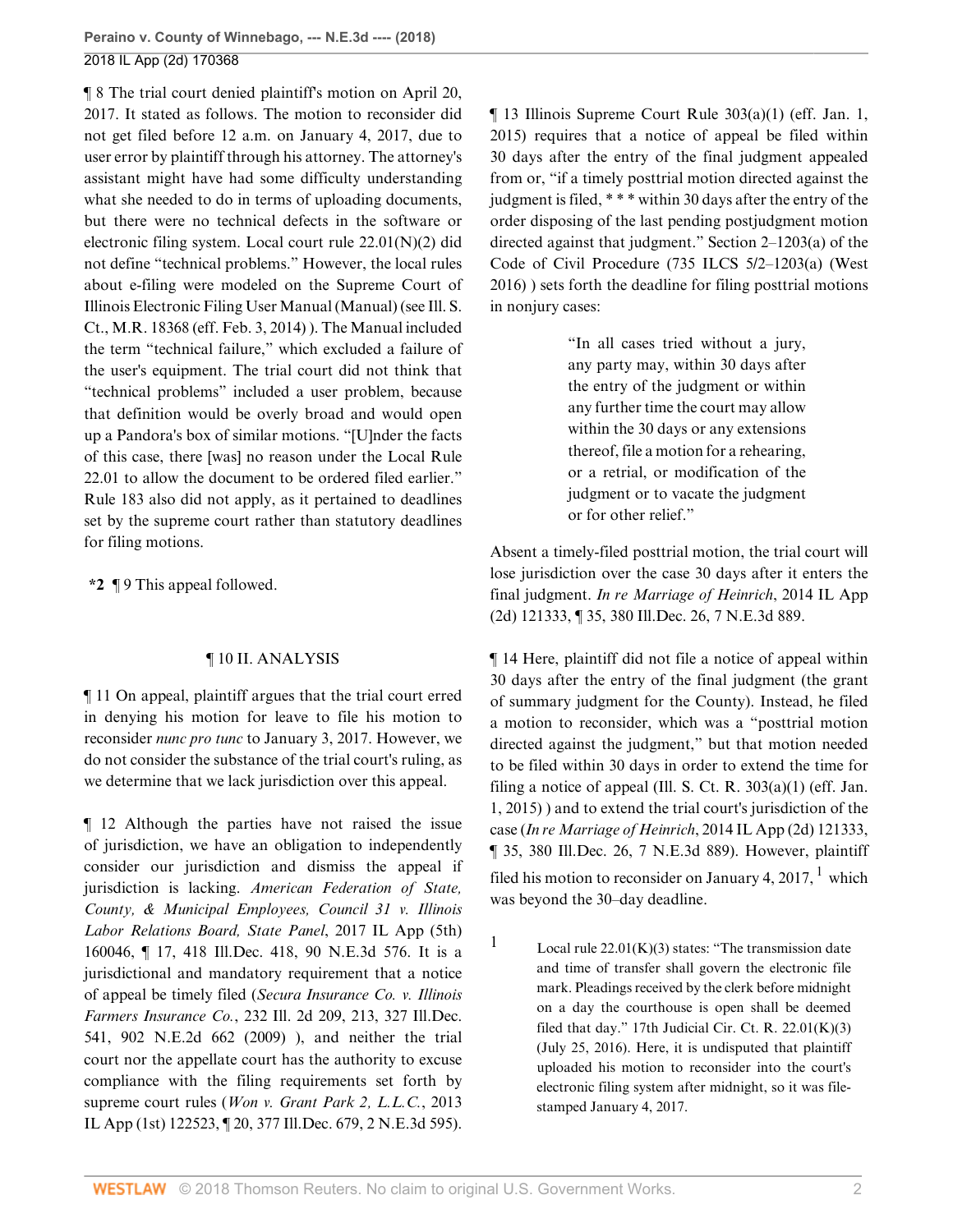**\*3** ¶ 15 Plaintiff's January 5, 2017, motion was an attempt to have his motion to reconsider deemed filed on January 3, 2017. However, as 30 days had already passed since the trial court's final judgment without a timely posttrial motion, the trial court's jurisdiction lapsed. As such, per *Bailey*[, 2014 IL 115459, ¶¶ 28–29, 378 Ill.Dec. 591, 4](http://www.westlaw.com/Link/Document/FullText?findType=Y&serNum=2032670890&pubNum=0007724&originatingDoc=Ided7b990345e11e8a054a06708233710&refType=RP&originationContext=document&vr=3.0&rs=cblt1.0&transitionType=DocumentItem&contextData=(sc.AlertsClip)) [N.E.3d 474,](http://www.westlaw.com/Link/Document/FullText?findType=Y&serNum=2032670890&pubNum=0007724&originatingDoc=Ided7b990345e11e8a054a06708233710&refType=RP&originationContext=document&vr=3.0&rs=cblt1.0&transitionType=DocumentItem&contextData=(sc.AlertsClip)) the trial court's ruling on the motion is void, and we must vacate the ruling and dismiss the motion. Correspondingly, because plaintiff failed to file a notice of appeal within 30 days after the entry of the trial court's final judgment, we lack jurisdiction to consider the merits of the case. [Ill. S. Ct. R. 303\(a\)\(1\)](http://www.westlaw.com/Link/Document/FullText?findType=L&pubNum=1003673&cite=ILRSCTR303&originatingDoc=Ided7b990345e11e8a054a06708233710&refType=LQ&originationContext=document&vr=3.0&rs=cblt1.0&transitionType=DocumentItem&contextData=(sc.AlertsClip)) (eff. Jan. 1, 2015); see *Bailey*[, 2014 IL 115459, ¶¶ 28–29, 378 Ill.Dec. 591, 4](http://www.westlaw.com/Link/Document/FullText?findType=Y&serNum=2032670890&pubNum=0007724&originatingDoc=Ided7b990345e11e8a054a06708233710&refType=RP&originationContext=document&vr=3.0&rs=cblt1.0&transitionType=DocumentItem&contextData=(sc.AlertsClip)) [N.E.3d 474](http://www.westlaw.com/Link/Document/FullText?findType=Y&serNum=2032670890&pubNum=0007724&originatingDoc=Ided7b990345e11e8a054a06708233710&refType=RP&originationContext=document&vr=3.0&rs=cblt1.0&transitionType=DocumentItem&contextData=(sc.AlertsClip)).

¶ 16 Plaintiff labeled his January 5, 2017, motion as a *nunc pro tunc* request. A trial court loses jurisdiction to review the substance of its final judgment after 30 days, but if there is proper evidence of a clerical error, the court may use a *nunc pro tunc* order at any time to correct the mistake. *Jayko v. Fraczek*[, 2012 IL App \(1st\) 103665, ¶](http://www.westlaw.com/Link/Document/FullText?findType=Y&serNum=2027296094&pubNum=0007726&originatingDoc=Ided7b990345e11e8a054a06708233710&refType=RP&originationContext=document&vr=3.0&rs=cblt1.0&transitionType=DocumentItem&contextData=(sc.AlertsClip)) [29, 359 Ill.Dec. 433, 966 N.E.2d 1121.](http://www.westlaw.com/Link/Document/FullText?findType=Y&serNum=2027296094&pubNum=0007726&originatingDoc=Ided7b990345e11e8a054a06708233710&refType=RP&originationContext=document&vr=3.0&rs=cblt1.0&transitionType=DocumentItem&contextData=(sc.AlertsClip)) Stated differently, *nunc pro tunc* orders incorporate into the record judicial actions taken by the court that were inadvertently omitted due to a clerical error. *[People v. Melchor](http://www.westlaw.com/Link/Document/FullText?findType=Y&serNum=2012439829&pubNum=0000439&originatingDoc=Ided7b990345e11e8a054a06708233710&refType=RP&fi=co_pp_sp_439_32&originationContext=document&vr=3.0&rs=cblt1.0&transitionType=DocumentItem&contextData=(sc.AlertsClip)#co_pp_sp_439_32)*, 226 Ill. 2d 24, [32, 312 Ill.Dec. 632, 871 N.E.2d 32 \(2007\)](http://www.westlaw.com/Link/Document/FullText?findType=Y&serNum=2012439829&pubNum=0000439&originatingDoc=Ided7b990345e11e8a054a06708233710&refType=RP&fi=co_pp_sp_439_32&originationContext=document&vr=3.0&rs=cblt1.0&transitionType=DocumentItem&contextData=(sc.AlertsClip)#co_pp_sp_439_32). However, such a correction must be based on a note, memorandum, or paper remaining in the court record, and it cannot rest on a recollection of an individual or on a new affidavit or testimony. *Jayko*[, 2012 IL App \(1st\) 103665, ¶ 29, 359](http://www.westlaw.com/Link/Document/FullText?findType=Y&serNum=2027296094&pubNum=0007726&originatingDoc=Ided7b990345e11e8a054a06708233710&refType=RP&originationContext=document&vr=3.0&rs=cblt1.0&transitionType=DocumentItem&contextData=(sc.AlertsClip)) [Ill.Dec. 433, 966 N.E.2d 1121.](http://www.westlaw.com/Link/Document/FullText?findType=Y&serNum=2027296094&pubNum=0007726&originatingDoc=Ided7b990345e11e8a054a06708233710&refType=RP&originationContext=document&vr=3.0&rs=cblt1.0&transitionType=DocumentItem&contextData=(sc.AlertsClip)) Here, plaintiff did not seek to correct a clerical error in the trial court's judgment, and the evidence he sought to rely on surrounding the filing date of his motion to reconsider came from outside of the established court record. Accordingly, plaintiff's January 5, 2017, motion could not be resolved on a *nunc pro tunc* basis.

¶ 17 In conjunction with his arguments on appeal, plaintiff cites the Illinois Supreme Court's Electronic Filing Standards and Principles (Filing Standards). Illinois Supreme Court, Electronic Filing Standards and Principles (amended Sept. 16, 2014), http://www.illinoiscourts.gov/SupremeCourt/ Policies/Pdf/Electronic\_Filing\_Standards.pdf. Local court rule 22.01(A) also references the Filing Standards, in that the rule states that "[e]lectronic filing shall operate pursuant to the *Electronic Filing Standards and Principles* set out in the Supreme Court Order [M.R. 18368 (eff. Jan. 1, 2013) ]." (Emphasis in original.) 17th Judicial Cir. Ct. R. 22.01(A) (July 25, 2016). Illinois Supreme Court order M.R. 18368 authorized Illinois circuit courts to accept the electronic filing of documents in civil cases. See *id.*; Ill. S. Ct., M.R. 18368 (eff. Jan. 1, 2013). The order further approved the Filing Standards "to maintain uniformity of electronic filing practices and procedures" throughout the state. Ill. S. Ct., M.R. 18368 (eff. Jan. 1, 2013). In 2016, the supreme court mandated e-filing in civil cases in Illinois circuit courts beginning January 1, 2018. Ill. S. Ct., M.R. 18368 (eff. Jan. 1, 2018) (filed Jan. 22, 2016). The supreme court additionally stated that "[i]n all Circuit Courts operating an approved local efiling program by the filing date of this Order, e-filing of civil cases shall occur per the applicable policies, guidelines and/or standards authorized by the Supreme Court." *Id.*

¶ 18 Plaintiff highlights section 10 of the Filing Standards, which is titled "Failure of Electronic Filing Process." It states, as relevant here:

"If a document submitted electronically is not filed or is rejected, the court may, upon good cause shown, enter an order permitting the document *to be filed effective as of the date of the attempted first filing*." (Emphasis added.) Illinois Supreme Court, Electronic Filing Standards and Principles § 10(b) (amend. Sept. 16, 2014), http://www.illinoiscourts.gov/SupremeCourt/ Policies/Pdf/Electronic\_Filing\_Standards.pdf.

**\*4** [Illinois Supreme Court Rule 9\(d\)\(1\)](http://www.westlaw.com/Link/Document/FullText?findType=L&pubNum=1003673&cite=ILRSCTR9&originatingDoc=Ided7b990345e11e8a054a06708233710&refType=LQ&originationContext=document&vr=3.0&rs=cblt1.0&transitionType=DocumentItem&contextData=(sc.AlertsClip)) (eff. Dec. 13, 2017), although not in effect when plaintiff filed his motion to reconsider, also merits consideration. The rule applies to electronic filings and states: "If a document is untimely due to any court-approved electronic filing system technical failure, the filing party may seek appropriate relief from the court, upon good cause shown." *Id.*

¶ 19 We recognize that section 10 and [Rule 9\(d\)\(1\)](http://www.westlaw.com/Link/Document/FullText?findType=L&pubNum=1003673&cite=ILRSCTR9&originatingDoc=Ided7b990345e11e8a054a06708233710&refType=LQ&originationContext=document&vr=3.0&rs=cblt1.0&transitionType=DocumentItem&contextData=(sc.AlertsClip)) do not explicitly limit the time in which the court may enter an order backdating a document. Read in isolation, they would appear to allow consideration of plaintiff's January 5, 2017, motion. However, we cannot read those general provisions to apply here over the specific jurisdictional deadlines in [section 2–1203\(a\)](http://www.westlaw.com/Link/Document/FullText?findType=L&pubNum=1000008&cite=IL735S5%2f2-1203&originatingDoc=Ided7b990345e11e8a054a06708233710&refType=SP&originationContext=document&vr=3.0&rs=cblt1.0&transitionType=DocumentItem&contextData=(sc.AlertsClip)#co_pp_8b3b0000958a4) and Rule 303(a)(1). See *[In](http://www.westlaw.com/Link/Document/FullText?findType=Y&serNum=1995072861&pubNum=0000435&originatingDoc=Ided7b990345e11e8a054a06708233710&refType=RP&fi=co_pp_sp_435_476&originationContext=document&vr=3.0&rs=cblt1.0&transitionType=DocumentItem&contextData=(sc.AlertsClip)#co_pp_sp_435_476) re Marriage of Adler*[, 271 Ill. App. 3d 469, 476, 208 Ill.Dec.](http://www.westlaw.com/Link/Document/FullText?findType=Y&serNum=1995072861&pubNum=0000435&originatingDoc=Ided7b990345e11e8a054a06708233710&refType=RP&fi=co_pp_sp_435_476&originationContext=document&vr=3.0&rs=cblt1.0&transitionType=DocumentItem&contextData=(sc.AlertsClip)#co_pp_sp_435_476) [31, 648 N.E.2d 953 \(1995\)](http://www.westlaw.com/Link/Document/FullText?findType=Y&serNum=1995072861&pubNum=0000435&originatingDoc=Ided7b990345e11e8a054a06708233710&refType=RP&fi=co_pp_sp_435_476&originationContext=document&vr=3.0&rs=cblt1.0&transitionType=DocumentItem&contextData=(sc.AlertsClip)#co_pp_sp_435_476) (specific provision applies over general). In any event, supreme court rules that give a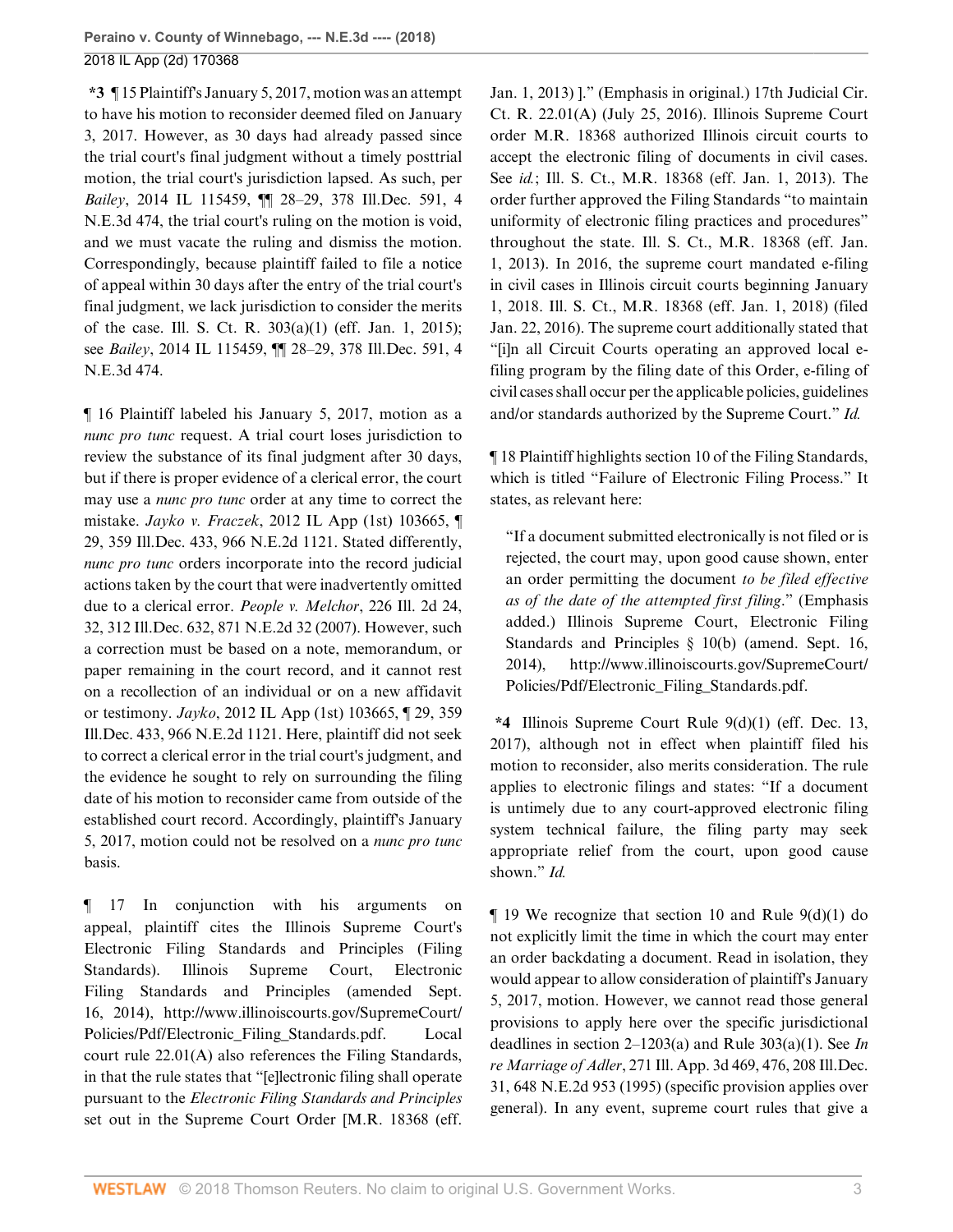court authority to take specific actions presuppose that the court has jurisdiction of the case.

¶ 20 For example, [Rule 183](http://www.westlaw.com/Link/Document/FullText?findType=L&pubNum=1003673&cite=ILRSCTR183&originatingDoc=Ided7b990345e11e8a054a06708233710&refType=LQ&originationContext=document&vr=3.0&rs=cblt1.0&transitionType=DocumentItem&contextData=(sc.AlertsClip)), which plaintiff also cites, states:

"The court, for good cause shown on motion after notice to the opposite party, may extend the time for filing any pleading or the doing of any act which is required by the rules to be done within a limited period, either before or after the expiration of the time." [Ill. S.](http://www.westlaw.com/Link/Document/FullText?findType=L&pubNum=1003673&cite=ILRSCTR183&originatingDoc=Ided7b990345e11e8a054a06708233710&refType=LQ&originationContext=document&vr=3.0&rs=cblt1.0&transitionType=DocumentItem&contextData=(sc.AlertsClip)) [Ct. R. 183](http://www.westlaw.com/Link/Document/FullText?findType=L&pubNum=1003673&cite=ILRSCTR183&originatingDoc=Ided7b990345e11e8a054a06708233710&refType=LQ&originationContext=document&vr=3.0&rs=cblt1.0&transitionType=DocumentItem&contextData=(sc.AlertsClip)) (eff. Feb. 16, 2011).

Like section 10 and Rule  $9(d)(1)$ , [Rule 183](http://www.westlaw.com/Link/Document/FullText?findType=L&pubNum=1003673&cite=ILRSCTR183&originatingDoc=Ided7b990345e11e8a054a06708233710&refType=LQ&originationContext=document&vr=3.0&rs=cblt1.0&transitionType=DocumentItem&contextData=(sc.AlertsClip)) suggests that the trial court may grant an extension at any time. Yet, in *In re Marriage of Singel*[, 373 Ill. App. 3d 554, 311 Ill.Dec.](http://www.westlaw.com/Link/Document/FullText?findType=Y&serNum=2012324868&pubNum=0000435&originatingDoc=Ided7b990345e11e8a054a06708233710&refType=RP&originationContext=document&vr=3.0&rs=cblt1.0&transitionType=DocumentItem&contextData=(sc.AlertsClip)) [418, 868 N.E.2d 1079 \(2007\),](http://www.westlaw.com/Link/Document/FullText?findType=Y&serNum=2012324868&pubNum=0000435&originatingDoc=Ided7b990345e11e8a054a06708233710&refType=RP&originationContext=document&vr=3.0&rs=cblt1.0&transitionType=DocumentItem&contextData=(sc.AlertsClip)) we did not apply it to facts similar to those here. In *[Singel](http://www.westlaw.com/Link/Document/FullText?findType=Y&serNum=2012324868&pubNum=0000435&originatingDoc=Ided7b990345e11e8a054a06708233710&refType=RP&originationContext=document&vr=3.0&rs=cblt1.0&transitionType=DocumentItem&contextData=(sc.AlertsClip))*, the respondent failed to file a motion directed against the judgment within the 30– day time limit of [section 2–1203\(a\).](http://www.westlaw.com/Link/Document/FullText?findType=L&pubNum=1000008&cite=IL735S5%2f2-1203&originatingDoc=Ided7b990345e11e8a054a06708233710&refType=SP&originationContext=document&vr=3.0&rs=cblt1.0&transitionType=DocumentItem&contextData=(sc.AlertsClip)#co_pp_8b3b0000958a4) Instead he filed, on the thirtieth day, a motion for an extension of time to file such a motion. The trial court thereafter ruled that, because the respondent had not filed such a motion during the 30–day period, it had lost jurisdiction. On appeal, the respondent argued that [Rule 183](http://www.westlaw.com/Link/Document/FullText?findType=L&pubNum=1003673&cite=ILRSCTR183&originatingDoc=Ided7b990345e11e8a054a06708233710&refType=LQ&originationContext=document&vr=3.0&rs=cblt1.0&transitionType=DocumentItem&contextData=(sc.AlertsClip)) allowed the trial court to grant an extension of time to file the motion, even after the 30–day deadline. *Id.* [at 556, 311 Ill.Dec. 418, 868 N.E.2d 1079](http://www.westlaw.com/Link/Document/FullText?findType=Y&serNum=2012324868&pubNum=0000578&originatingDoc=Ided7b990345e11e8a054a06708233710&refType=RP&fi=co_pp_sp_578_556&originationContext=document&vr=3.0&rs=cblt1.0&transitionType=DocumentItem&contextData=(sc.AlertsClip)#co_pp_sp_578_556). We disagreed. We observed that "[b]y its plain terms, the rule applies only to the time limits for pleadings and to time limits that have been set by the supreme court rules," and not to the deadline in section 21203(a). *Id.* [at 556–57,](http://www.westlaw.com/Link/Document/FullText?findType=Y&serNum=2012324868&pubNum=0000578&originatingDoc=Ided7b990345e11e8a054a06708233710&refType=RP&fi=co_pp_sp_578_556&originationContext=document&vr=3.0&rs=cblt1.0&transitionType=DocumentItem&contextData=(sc.AlertsClip)#co_pp_sp_578_556) [311 Ill.Dec. 418, 868 N.E.2d 1079](http://www.westlaw.com/Link/Document/FullText?findType=Y&serNum=2012324868&pubNum=0000578&originatingDoc=Ided7b990345e11e8a054a06708233710&refType=RP&fi=co_pp_sp_578_556&originationContext=document&vr=3.0&rs=cblt1.0&transitionType=DocumentItem&contextData=(sc.AlertsClip)#co_pp_sp_578_556). However, we also held that, even if [Rule 183](http://www.westlaw.com/Link/Document/FullText?findType=L&pubNum=1003673&cite=ILRSCTR183&originatingDoc=Ided7b990345e11e8a054a06708233710&refType=LQ&originationContext=document&vr=3.0&rs=cblt1.0&transitionType=DocumentItem&contextData=(sc.AlertsClip)) applied to that deadline, the trial court could have extended it only within the 30 days. *[Id.](http://www.westlaw.com/Link/Document/FullText?findType=Y&serNum=2012324868&pubNum=0000578&originatingDoc=Ided7b990345e11e8a054a06708233710&refType=RP&fi=co_pp_sp_578_556&originationContext=document&vr=3.0&rs=cblt1.0&transitionType=DocumentItem&contextData=(sc.AlertsClip)#co_pp_sp_578_556)* [at 556, 311 Ill.Dec. 418, 868 N.E.2d 1079](http://www.westlaw.com/Link/Document/FullText?findType=Y&serNum=2012324868&pubNum=0000578&originatingDoc=Ided7b990345e11e8a054a06708233710&refType=RP&fi=co_pp_sp_578_556&originationContext=document&vr=3.0&rs=cblt1.0&transitionType=DocumentItem&contextData=(sc.AlertsClip)#co_pp_sp_578_556) (citing 735 ILCS  $5/21203(a)$  $5/21203(a)$  $5/21203(a)$  (West 2004)). <sup>2</sup> Because the respondent did not file a motion directed against the judgment (or obtain an extension to do so) within the 30 days, the trial court lost jurisdiction, and we lacked jurisdiction of the respondent's appeal. *Id.* [at 556–57, 311 Ill.Dec. 418, 868 N.E.2d 1079](http://www.westlaw.com/Link/Document/FullText?findType=Y&serNum=2012324868&pubNum=0000578&originatingDoc=Ided7b990345e11e8a054a06708233710&refType=RP&fi=co_pp_sp_578_556&originationContext=document&vr=3.0&rs=cblt1.0&transitionType=DocumentItem&contextData=(sc.AlertsClip)#co_pp_sp_578_556).

<span id="page-3-1"></span><span id="page-3-0"></span>[2](#page-3-1) Indeed, if [Rule 183](http://www.westlaw.com/Link/Document/FullText?findType=L&pubNum=1003673&cite=ILRSCTR183&originatingDoc=Ided7b990345e11e8a054a06708233710&refType=LQ&originationContext=document&vr=3.0&rs=cblt1.0&transitionType=DocumentItem&contextData=(sc.AlertsClip)) applied to jurisdictional deadlines as its unlimited language seems to suggest, it would allow a trial court to extend the time for filing a notice of appeal after the deadline set by [Rule 303\(a\)\(1\).](http://www.westlaw.com/Link/Document/FullText?findType=L&pubNum=1003673&cite=ILRSCTR303&originatingDoc=Ided7b990345e11e8a054a06708233710&refType=LQ&originationContext=document&vr=3.0&rs=cblt1.0&transitionType=DocumentItem&contextData=(sc.AlertsClip)) Yet, as noted above, the trial court has no power to do so.

¶ 21 Here, plaintiff likewise failed to file a motion to reconsider (or obtain an extension to do so) within 30 days as [section 2–1203\(a\)](http://www.westlaw.com/Link/Document/FullText?findType=L&pubNum=1000008&cite=IL735S5%2f2-1203&originatingDoc=Ided7b990345e11e8a054a06708233710&refType=SP&originationContext=document&vr=3.0&rs=cblt1.0&transitionType=DocumentItem&contextData=(sc.AlertsClip)#co_pp_8b3b0000958a4) mandates. Although section 10 and [Rule 9\(d\)\(1\)](http://www.westlaw.com/Link/Document/FullText?findType=L&pubNum=1003673&cite=ILRSCTR9&originatingDoc=Ided7b990345e11e8a054a06708233710&refType=LQ&originationContext=document&vr=3.0&rs=cblt1.0&transitionType=DocumentItem&contextData=(sc.AlertsClip)), like [Rule 183](http://www.westlaw.com/Link/Document/FullText?findType=L&pubNum=1003673&cite=ILRSCTR183&originatingDoc=Ided7b990345e11e8a054a06708233710&refType=LQ&originationContext=document&vr=3.0&rs=cblt1.0&transitionType=DocumentItem&contextData=(sc.AlertsClip)), purport to allow the trial court to backdate at any time, the lapse of the 30 days divested the court of jurisdiction to do so.

<span id="page-3-3"></span>**\*5** ¶ 22 [Rule 9\(d\)\(1\)](http://www.westlaw.com/Link/Document/FullText?findType=L&pubNum=1003673&cite=ILRSCTR9&originatingDoc=Ided7b990345e11e8a054a06708233710&refType=LQ&originationContext=document&vr=3.0&rs=cblt1.0&transitionType=DocumentItem&contextData=(sc.AlertsClip)) also cannot apply in a situation such as this one<sup>[3](#page-3-2)</sup> because it pertains to an "electronic filing system technical failure." [Ill. S. Ct. R. 9\(d\)\(1\)](http://www.westlaw.com/Link/Document/FullText?findType=L&pubNum=1003673&cite=ILRSCTR9&originatingDoc=Ided7b990345e11e8a054a06708233710&refType=LQ&originationContext=document&vr=3.0&rs=cblt1.0&transitionType=DocumentItem&contextData=(sc.AlertsClip)) (eff. Dec. 13, 2017). Although [Rule 9](http://www.westlaw.com/Link/Document/FullText?findType=L&pubNum=1003673&cite=ILRSCTR9&originatingDoc=Ided7b990345e11e8a054a06708233710&refType=LQ&originationContext=document&vr=3.0&rs=cblt1.0&transitionType=DocumentItem&contextData=(sc.AlertsClip)) does not define "technical failure," the Manual defines it as "a malfunction of the efiling provider's or the Court's hardware, software, and or telecommunications facility which results in the inability of a registered user to submit a document electronically. It does not include the failure of a user's equipment." Ill. S. Ct., M.R. 18368, § 2(h) (eff. Feb. 3, 2014). Here, plaintiff concedes that his January 5, 2017, motion was not predicated upon a technical problem in the e-filing system but rather "user error" and/or other "technical problems experienced by the filer." See 17th Judicial Cir. Ct. R. 22.01(N)(2) (July 25, 2016).

<span id="page-3-2"></span>[3](#page-3-3) We reiterate that [Rule 9](http://www.westlaw.com/Link/Document/FullText?findType=L&pubNum=1003673&cite=ILRSCTR9&originatingDoc=Ided7b990345e11e8a054a06708233710&refType=LQ&originationContext=document&vr=3.0&rs=cblt1.0&transitionType=DocumentItem&contextData=(sc.AlertsClip)) was not in effect during the events at issue here. However, if we had determined that it could apply to a situation such as plaintiff's, we would then consider whether it could be applied retroactively.

¶ 23 We recognize that the County did not assert that the trial court lacked jurisdiction of plaintiff's January 5, 2017, motion, which leads to the question of whether the revestment doctrine applies. The revestment doctrine causes the trial court to regain jurisdiction of a case even after 30 days have passed following the entry of a final judgment if both parties actively participate, without objection, in proceedings that are inconsistent with the merits of the prior judgment. *[People v. Salem](http://www.westlaw.com/Link/Document/FullText?findType=Y&serNum=2038150485&pubNum=0007724&originatingDoc=Ided7b990345e11e8a054a06708233710&refType=RP&originationContext=document&vr=3.0&rs=cblt1.0&transitionType=DocumentItem&contextData=(sc.AlertsClip))*, 2016 IL [118693, ¶ 8, 400 Ill.Dec. 32, 47 N.E.3d 997](http://www.westlaw.com/Link/Document/FullText?findType=Y&serNum=2038150485&pubNum=0007724&originatingDoc=Ided7b990345e11e8a054a06708233710&refType=RP&originationContext=document&vr=3.0&rs=cblt1.0&transitionType=DocumentItem&contextData=(sc.AlertsClip)). If a party opposes setting aside the prior judgment, jurisdiction will not be revested, even if the party does not raise a timeliness objection. *Bailey*[, 2014 IL 115459, ¶¶ 25–26,](http://www.westlaw.com/Link/Document/FullText?findType=Y&serNum=2032670890&pubNum=0007724&originatingDoc=Ided7b990345e11e8a054a06708233710&refType=RP&originationContext=document&vr=3.0&rs=cblt1.0&transitionType=DocumentItem&contextData=(sc.AlertsClip)) [378 Ill.Dec. 591, 4 N.E.3d 474.](http://www.westlaw.com/Link/Document/FullText?findType=Y&serNum=2032670890&pubNum=0007724&originatingDoc=Ided7b990345e11e8a054a06708233710&refType=RP&originationContext=document&vr=3.0&rs=cblt1.0&transitionType=DocumentItem&contextData=(sc.AlertsClip)) In this case, the County opposed plaintiff's January 5, 2017, motion. Accordingly, the parties' actions did not revest the trial court with jurisdiction.

¶ 24 We acknowledge that the outcome in this case might appear harsh, as plaintiff has lost both his chance to have the trial court reconsider its grant of summary judgment in favor of the County and his chance to have this court review that ruling. However, plaintiff's attorney had 30 days in which to file a motion to reconsider and could